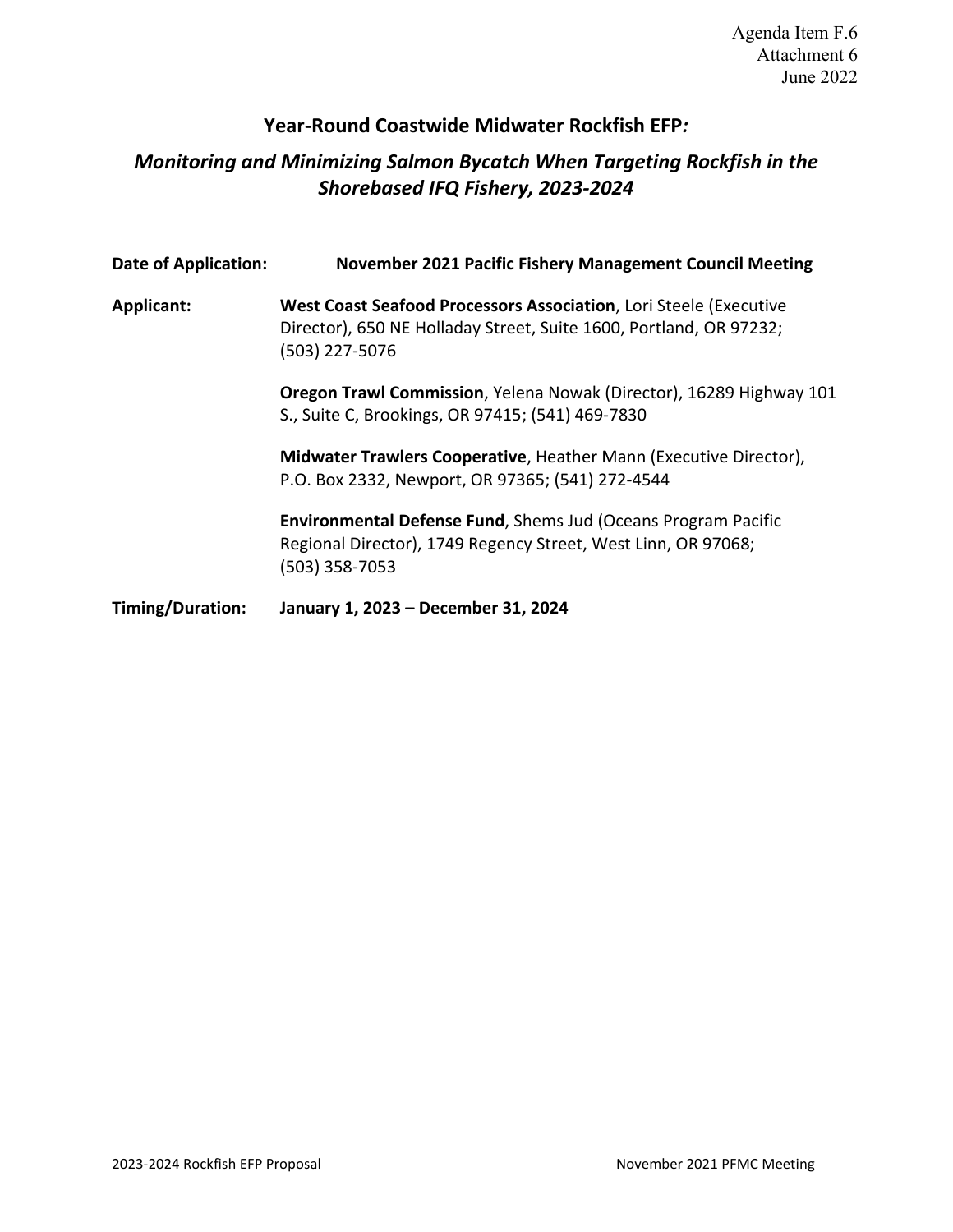# **Year-Round Coastwide Midwater Rockfish EFP***: Monitoring and Minimizing Salmon Bycatch When Targeting Rockfish in the Shorebased IFQ Fishery, 2023-2024*

## **TABLE OF CONTENTS**

| 1.0 |       |                                                                |  |
|-----|-------|----------------------------------------------------------------|--|
| 1.1 |       |                                                                |  |
| 1.2 |       |                                                                |  |
| 2.0 |       |                                                                |  |
| 2.1 |       |                                                                |  |
| 2.2 |       |                                                                |  |
|     | 2.2.1 |                                                                |  |
|     | 2.2.2 |                                                                |  |
|     | 2.2.3 |                                                                |  |
|     | 2.2.4 |                                                                |  |
| 2.3 |       |                                                                |  |
|     | 2.3.1 |                                                                |  |
|     | 2.3.2 |                                                                |  |
| 2.4 |       |                                                                |  |
| 2.5 |       |                                                                |  |
| 2.6 |       |                                                                |  |
| 3.0 |       | TARGET SPECIES, NON-TARGET SPECIES, AND PROTECTED RESOURCES  9 |  |
| 3.1 |       |                                                                |  |
| 3.2 |       |                                                                |  |
| 4.0 |       |                                                                |  |
| 5.0 |       |                                                                |  |
| 6.0 |       |                                                                |  |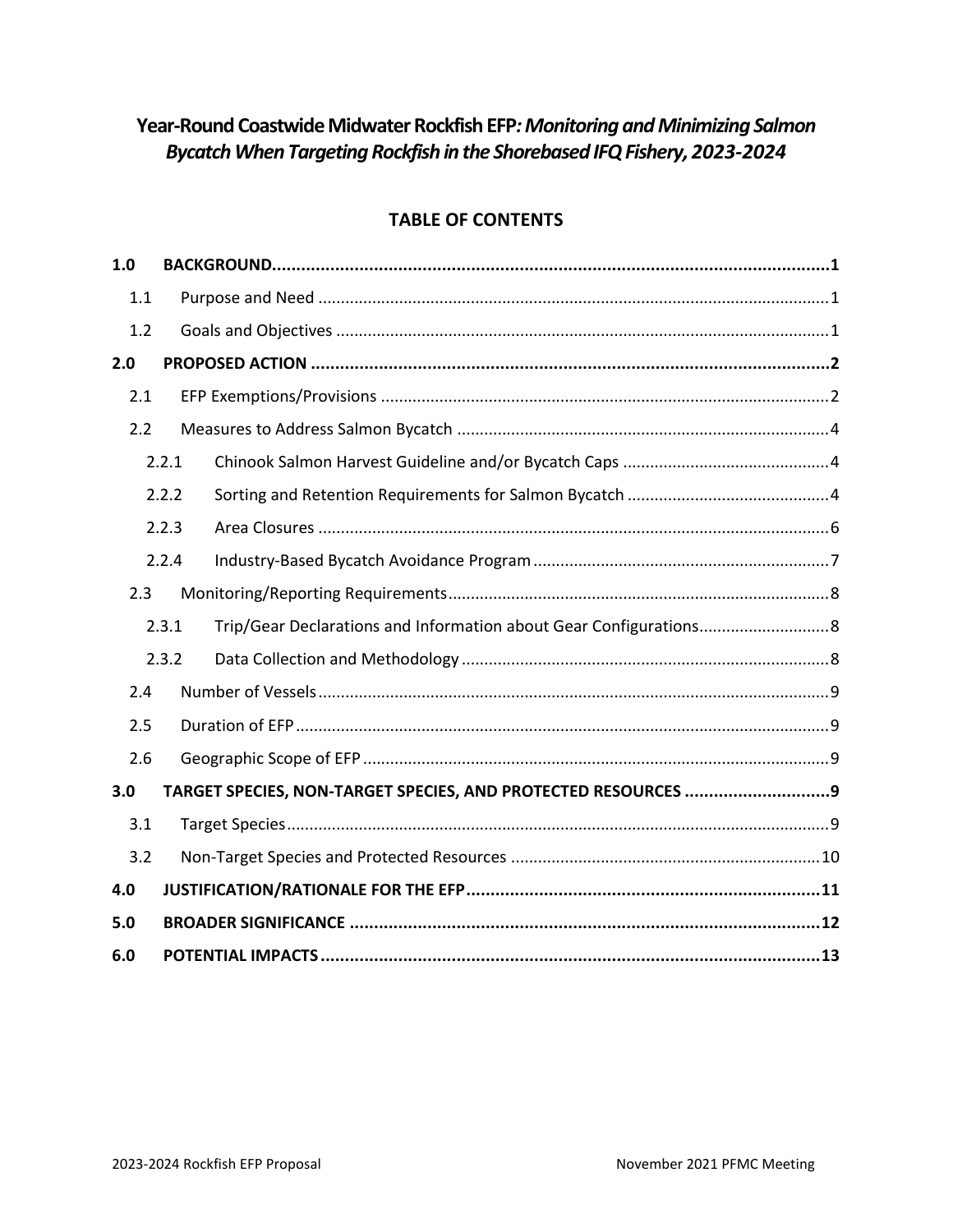## <span id="page-2-0"></span>**1.0 BACKGROUND**

### <span id="page-2-1"></span>**1.1 PURPOSE AND NEED**

The purpose of this exempted fishing permit (EFP) is to provide more flexibility in the use (in time and space) of trawl gear for participants in the groundfish trawl catch share (Individual Fishing Quota, IFQ) program, and to provide the opportunity for vessels to use midwater gear to target rockfish coastwide on a year-round basis during 2023 and 2024, while ensuring that conservation objectives for the groundfish fishery continue to be met. This EFP will collect information to determine the nature and extent of bycatch of salmon and other species of concern while conducting a rockfish fishery targeting widow, yellowtail, chilipepper and other rockfish species without existing gear/time/area restrictions.

**This EFP began in 2017 and now represents a continuation of the 2021 Trawl Gear EFP for the 2023 and 2024 fishing years.** It is needed to allow the groundfish trawl fleet to continue to develop approaches for effectively targeting rockfish while minimizing salmon bycatch to the extent practicable. It utilizes the individual vessel accountability inherent in the trawl IFQ program while providing for more fishing opportunities through flexible gear/area/time provisions that will allow fishermen, processors, and associated communities to more fully realize the expected benefits of the IFQ program. It is also needed to provide information necessary to fully implement regulations to provide for a year-round non-whiting midwater trawl fishery, consistent with the [2017 Salmon](https://www.pcouncil.org/wp-content/uploads/2018/02/H5_Att1_FullVersionElectricOnly_S7-Groundfish-_biop_121117_MAR2018BB.pdf)  [ESA Biological Opinion.](https://www.pcouncil.org/wp-content/uploads/2018/02/H5_Att1_FullVersionElectricOnly_S7-Groundfish-_biop_121117_MAR2018BB.pdf) According to the 2017 Salmon Biological Opinion (BiOp):

*Prior to allowing additional open non-whiting trawling from January through mid-May, NMFS shall implement EFPs designed to collect information about Chinook and coho bycatch levels and stock composition from fishing during that time for a minimum of three years. In doing so, NMFS should take into account relevant information from existing EFPs. Information from the EFPs will be used to inform measures the Council may adopt to ensure the impacts are consistent with the analysis in this opinion.*

**The timing of this EFP is critical. In order to ensure success, the EFP needs to begin on January 1, 2023,** to take advantage of the opportunity for continuing market development.

## <span id="page-2-2"></span>**1.2 GOALS AND OBJECTIVES**

The goal of this EFP is to build on the success of this EFP in previous years (bottom trawl and midwater trawl) and continue to demonstrate that removal of outdated and unnecessary gear and season restrictions in the IFQ fishery can help better meet the economic objectives of the IFQ program while keeping bycatch of salmon and other species within allowable limits. Benefits to the groundfish fishery will likely accrue from increased efficiency, reduced costs, and increased revenues. Moreover, the flexibility afforded by this EFP is expected to continue to foster innovation and allow for more optimal harvest operations in the trawl fishery, which will reduce bycatch and provide additional conservation benefits.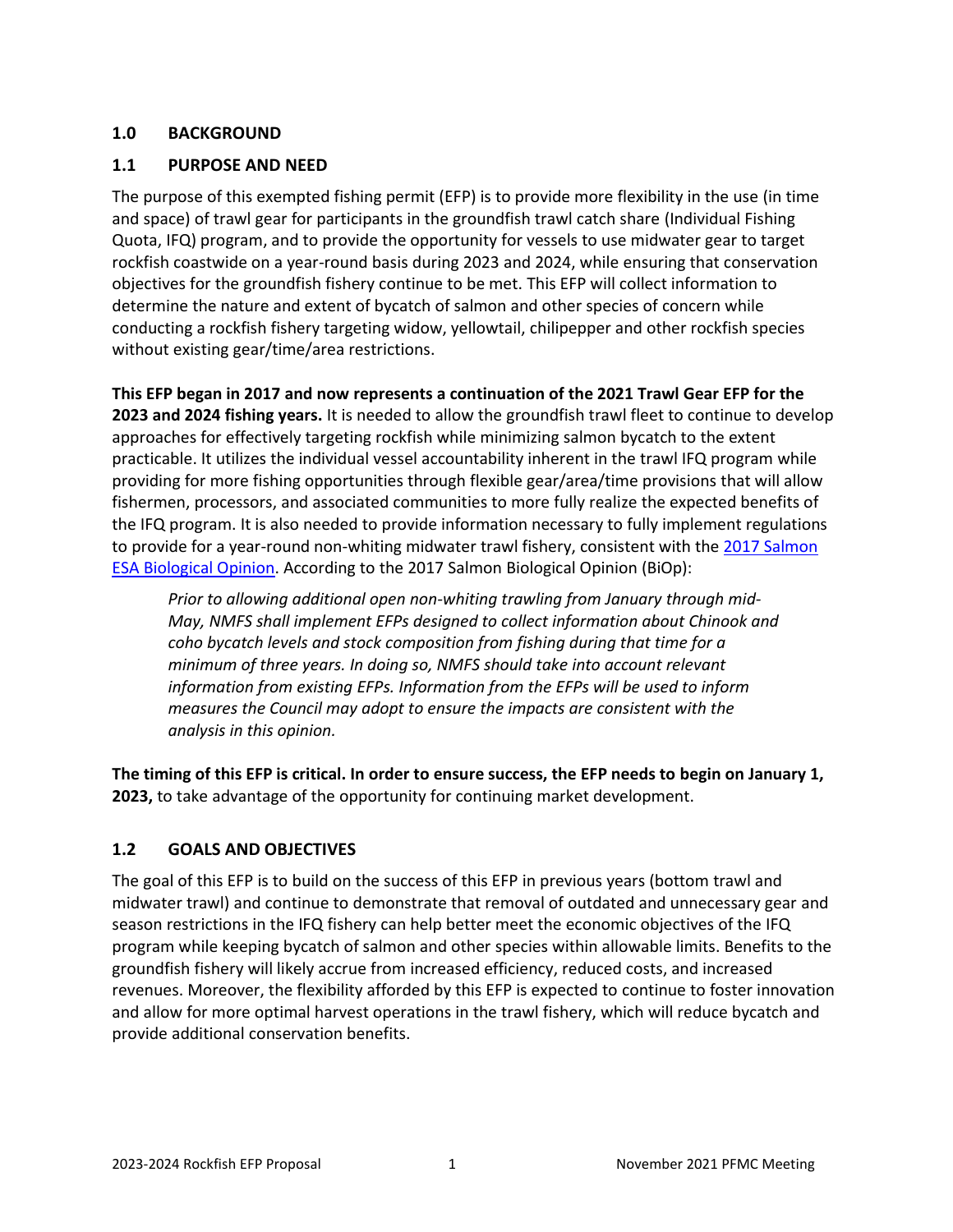This EFP will also allow NMFS, through cooperation with the industry, to collect information that will better inform the implementation process for recent and future groundfish management actions (ex., year-round non-whiting midwater fishery) as well as address/mitigate any bycatch concerns, if necessary, prior to full implementation.

**The overall objective of the EFP is to allow EFP participants to use midwater trawl gear to target rockfish year-round in all areas, within the constraints specified in the EFP.** Achieving this objective will enhance rockfish attainment and revenues for the groundfish trawl sector by providing greater flexibility and fishing opportunities to EFP participants. The success of this EFP will be measured by the industry's ability to re-develop a targeted rockfish fishery while staying within limits established to minimize salmon bycatch on a year-round basis. Expected outcomes include a significant increase in widow rockfish, yellowtail rockfish, and chilipepper rockfish landings, particularly during the first and last few months of the year. This was demonstrated in the 2017- 2021 Trawl Gear EFPs, and better results are expected in 2023 and 2024 as markets continue to rebuild and the fishery grows to realize its full potential.

Upon complete implementation of the Pacific Fishery Management Council's trawl gear package and year-round non-whiting midwater packages, if markets can be redeveloped and infrastructure preserved, the Council and NMFS will likely take a significant step towards restoring and establishing the West Coast groundfish trawl fishery as it was envisioned with implementation of the IFQ program.

### <span id="page-3-0"></span>**2.0 PROPOSED ACTION**

## <span id="page-3-1"></span>**2.1 EFP EXEMPTIONS/PROVISIONS**

In general, the action proposed in this EFP will exempt non-whiting midwater trawl vessels from the prohibition on fishing prior to May 15 each year; additional action in this EFP (if necessary) will exempt bottom trawl vessels from any measures not fully implemented in the trawl gear package. Consistent with this EFP in prior years, a number of management measures are included to avoid salmon and minimize bycatch (see Section [2.2\)](#page-5-0).

More specifically, this EFP proposes the following:

1. **Selective Flatfish Trawl Gear Exemptions:** Vessels fishing on an EFP trip with bottom trawl gear are exempt from the requirement to use selective flatfish trawl gear while fishing between 42° N. lat. and 40°-10' N. lat. and shoreward of the boundary line approximating the 100 fm depth contour3 and are exempt from the prohibition on the use of small footrope trawl gear other than selective flatfish trawl gear to fish for groundfish or have small footrope trawl gear onboard while fishing between 42° N. lat. and 40° 10' N. lat. as stated in paragraphs §660.130(c)(2)(i) and (c)(2)(ii). Additionally, vessels will be exempt from the requirement at §660.130(b)(3)(ii)(A) that selective flatfish trawl must be a two-seamed net with no more than two riblines, excluding the codend. Vessels fishing on an EFP trip will be permitted to use both two- and four-seam selective flatfish trawl nets with two- or four-riblines, excluding the codend.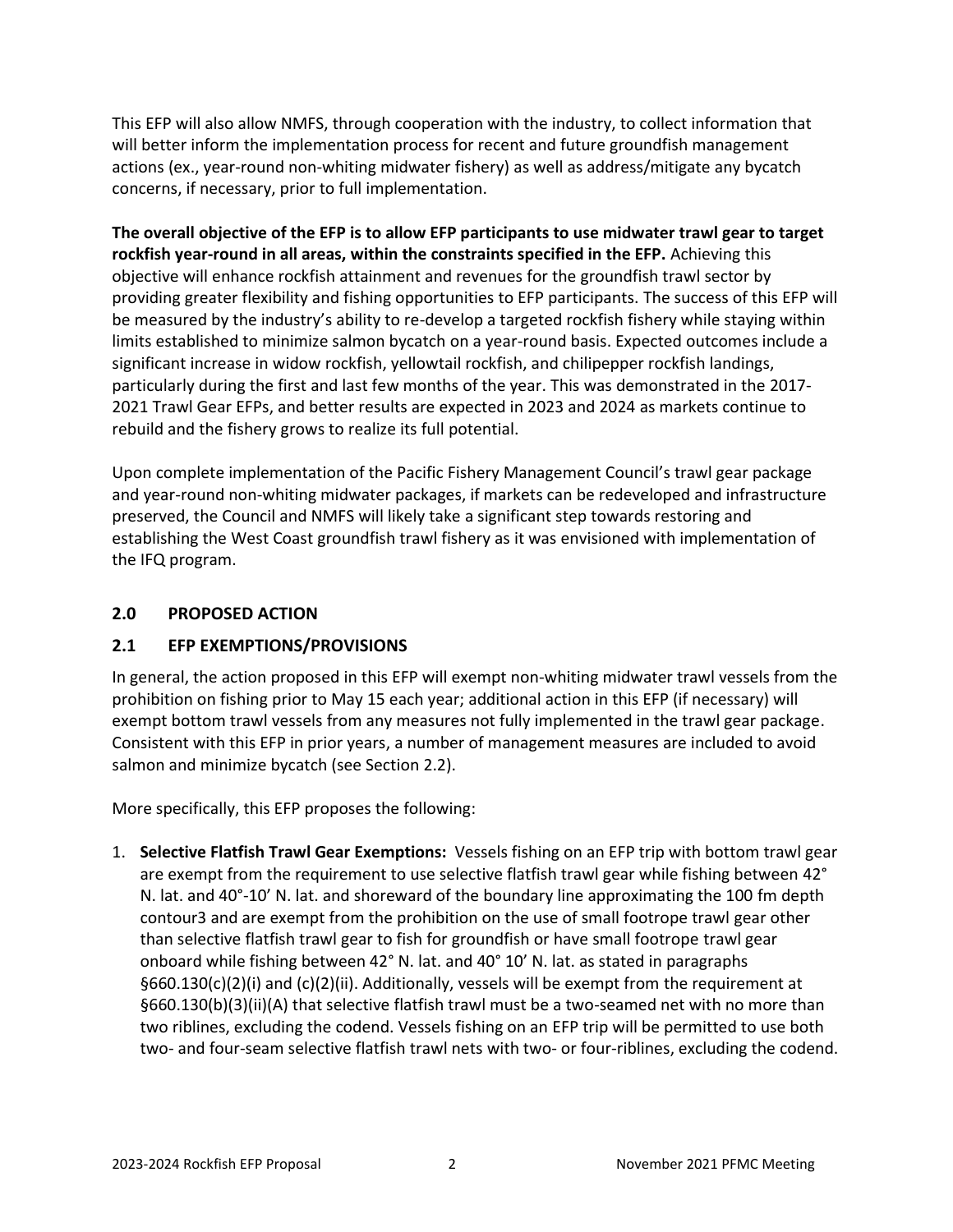- 2. **Exemptions from Area Closures:** Vessels fishing on an EFP trip fishing with midwater trawl gear are exempt from the Trawl Rockfish Conservation Area (RCA) off Washington described at §660.130(e)(4)(i). Vessels fishing on an EFP trip fishing with midwater trawl gear are exempt from the depth restrictions south of 40°10' N. lat. described at  $$660.130(c)(3)(ii)$ ,  $(c)(4)(ii)$ . Boundaries for the Trawl RCA off Washington are applicable to groundfish trawl vessels throughout the year are provided in the header to Tables 1 (North) and 1 (South) of subpart D and may be modified by NMFS inseason pursuant to §660.60(c), subpart C. Vessels fishing on an EFP trip with bottom trawl groundfish gear are still prohibited from fishing inside the trawl RCA off Washington in accordance with regulations at §660.130(e)(4).
- 3. **Exemptions from Time Closures:** Vessels fishing on an EFP trip are exempt from regulations at §660.112(b)(x) and §660.130(c)(3), which prohibit the use of midwater groundfish trawl gear outside of the Pacific whiting primary season dates for the Pacific whiting IFQ Fishery. Vessels fishing on an EFP trip using midwater groundfish trawl gear will be permitted to fish in all areas from the effective date of this EFP until it is closed.
- 4. **Prohibited Species Exemptions—Salmon:** Vessels fishing under this EFP are exempt from the following regulations, with respect to salmon:
	- The prohibition on retaining any prohibited or protected species at §660.12 (a)(1).
	- The requirement at §660.140(g)(1) that prohibited and protected species must be discarded at sea.
- 5. *Requirements for Electronic Monitoring (EM) Vessels* Catch must be kept separate by gear type until landed, and all salmon and eulachon must be kept separate by haul until landed;
- 6. *Retention Requirement for Salmon Bycatch* Participants in the EFP will be required to retain and land salmon bycatch on all EFP trips, consistent with current requirements for vessels participating in the shoreside Pacific whiting fishery. See Sectio[n 2.2.2](#page-5-2) for more information.

#### *EFP Enrollment Provisions*

- NOAA Fisheries transferred enrollment management for this EFP to the EFP Directors (WCSPA and OTC), starting with enrollment for the 2022 fishing year. Enrollment in the 2023-2024 EFP will therefore be similar to 2022 – managed by the EFP Directors.
- In the area south of 42°, after general enrollment, NMFS may use a process which includes allowing only vessels that reside south of 42° to participate.

#### *Additional Provisions:*

- All quota required for the EFP will come from the EFP participants own IFQ quota accounts.
- Regulations pertaining to landings, discards, and trip limits for all target and non-target species remain unchanged under this EFP.
- All other provisions of EFP are consistent with the regulations for the groundfish bottom trawl fishery.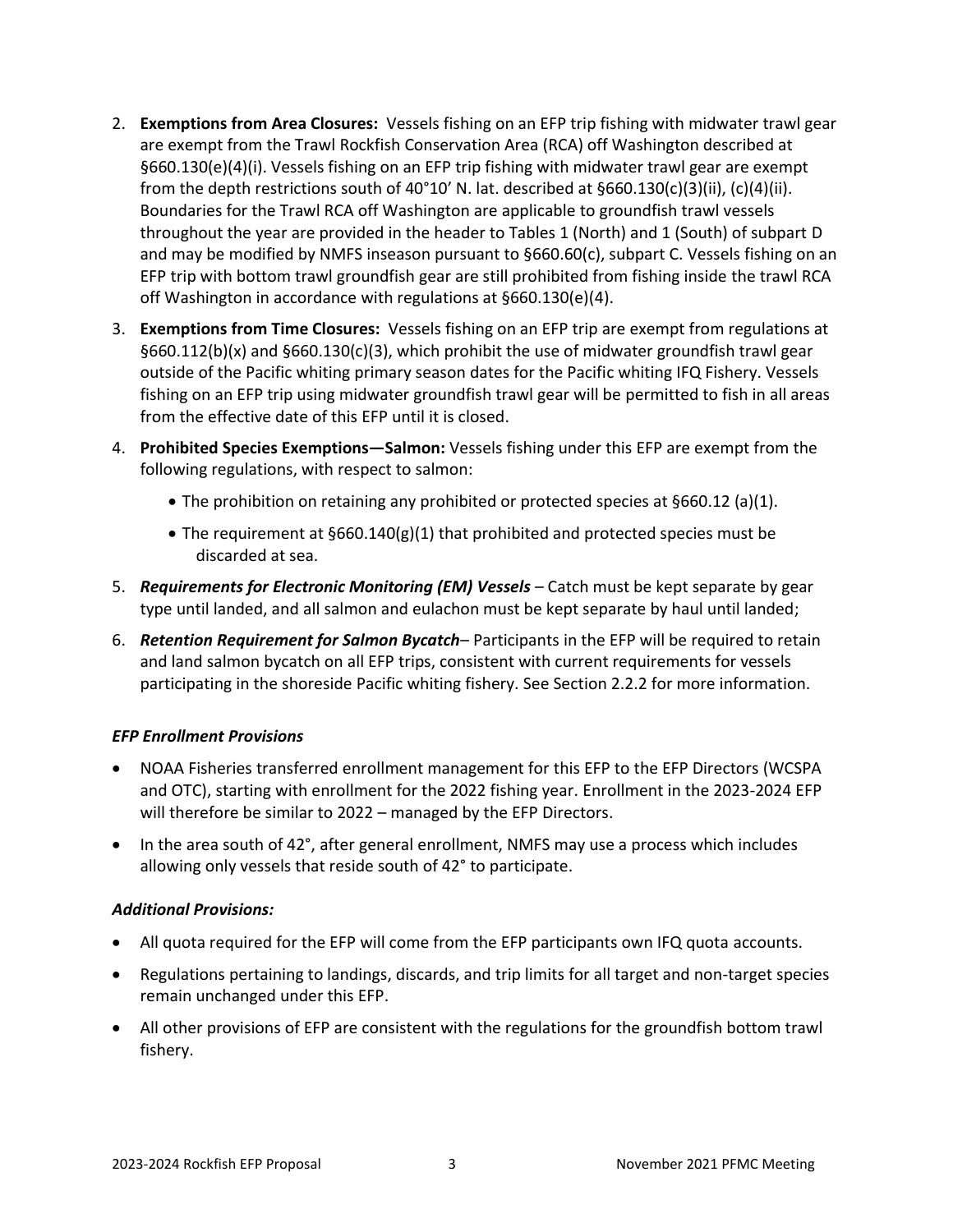## <span id="page-5-0"></span>**2.2 MEASURES TO ADDRESS SALMON BYCATCH**

#### **This EFP proposes the following measures to minimize salmon bycatch:**

- A Chinook salmon harvest guideline and/or gear-based salmon bycatch caps to keep impacts aligned with NMFS' conclusions regarding the 2018 through 2020 EFPs and the recent salmon Biological Opinion;
- Sorting and retention requirements for salmon bycatch (first established in the 2019 EFP);
- Area closures around the Columbia and Klamath Rivers;
- An industry-based bycatch monitoring/avoidance program consistent prior years' EFPs.

## <span id="page-5-1"></span>**2.2.1 Chinook Salmon Harvest Guideline and/or Bycatch Caps**

The Chinook salmon harvest guideline and/or bycatch caps are intended to ensure that the EFP does not have a disproportionate impact on those ESA-listed Evolutionarily Significant Units (ESUs) present in the ocean early in the year. This EFP will include:

• **Area-based Chinook salmon bycatch caps (North and South of 42° N. latitude)** – Caps will be in line with those provided in 2021 and reviewed by the Groundfish Management Team (GMT):

-1,000 Chinook salmon north of 42° N. latitude

-100 Chinook salmon south of 42° N. latitude

All Chinook salmon caught on EFP trips will be counted against either the north or south bycatch cap for the EFP. If a bycatch cap is reached in one area, the EFP for that area will close for the remainder of the year.

## <span id="page-5-2"></span>**2.2.2 Sorting and Retention Requirements for Salmon Bycatch**

Participants in the 2023-2024 EFP will be required to abide by the same sorting requirements as those included in the 2021 EFP:

- 1. **Electronic Monitoring (EM) Vessels** Participating EM vessels would be authorized/required to retain salmon and eulachon; however, salmon and eulachon bycatch must be sorted by haul and kept separate until landing.
- 2. **Observed Vessels** For EFP vessels carrying human observers, the observers will continue to sample bycatch by haul, including salmon bycatch. Salmon bycatch may be discarded once it has been documented and sampled by the observer. Salmon bycatch must be retained on EFP trips without a human observer.

The intent of these provisions is to provide for a complete census of salmon bycatch on trips in the EFP and maximize the amount of biological and genetic sampling of salmon bycatch.

**Retention of Salmon Bycatch by Shoreside Processors** – Shoreside processors will be requested to retain any landed salmon bycatch from EFP trips after shoreside sampling is completed until the respective State Fish and Wildlife Agency can be contacted to determine if the salmon bycatch will be collected for additional sampling. See further discussion on the following page.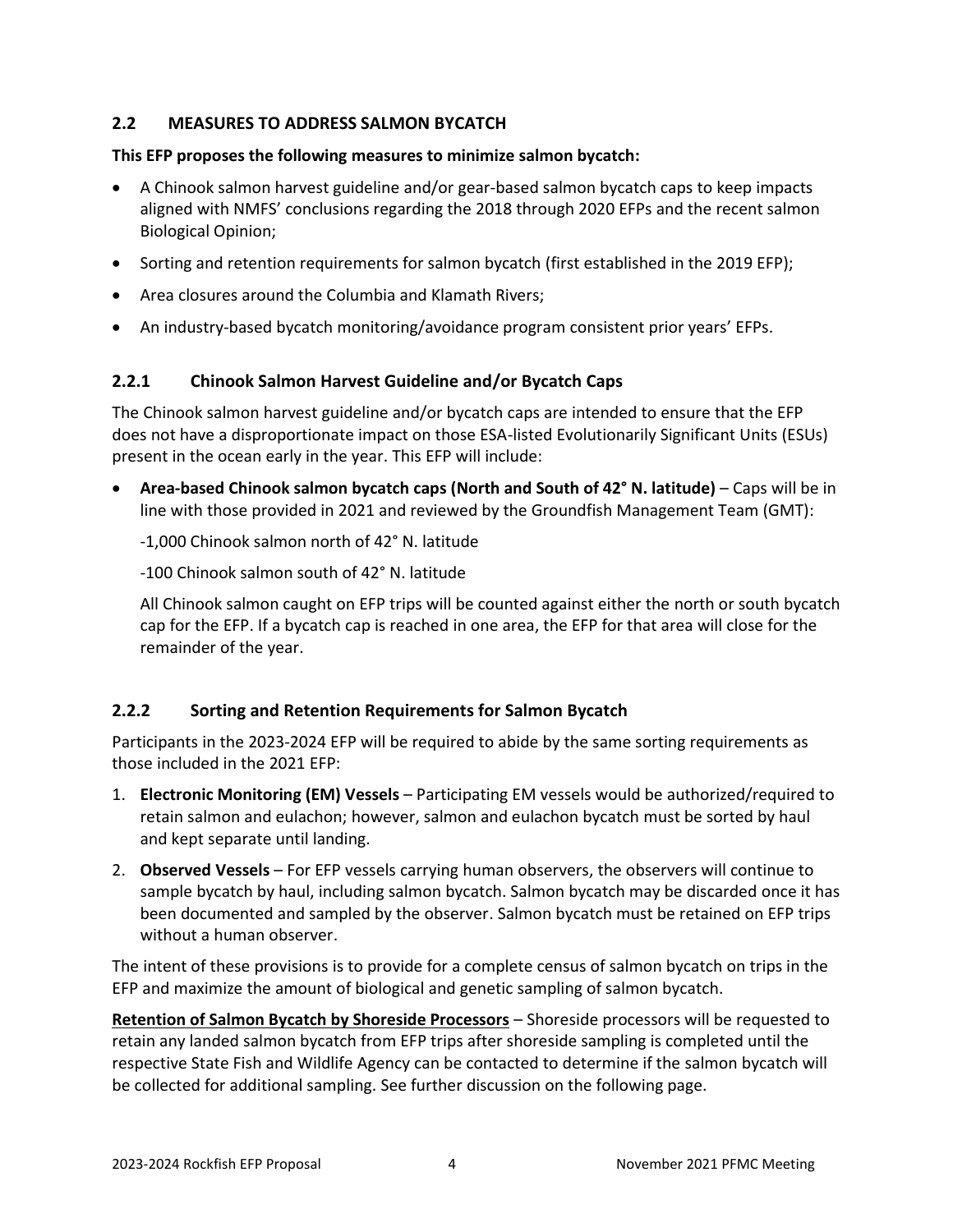### *1. Who is notified when there is a large take of salmon? How?*

The requirements for reporting salmon bycatch will be consistent with those for vessels in the whiting fishery. Documentation of the bycatch will occur, as it currently does, through observer and shoreside monitoring records. After shoreside monitoring is completed, the processor should contact the respective State Agency (CDFW or ODFW – contact information will be provided with EFP Terms/Conditions) to notify them that salmon are available for additional sampling.

## *2. Who is responsible for the salmon that are landed?*

All requirements for reporting and responsibilities for chain of custody/possession under the EFP are consistent with requirements for landing salmon bycatch in the whiting fishery when the fish have been landed and fully counted by the shoreside sampler. At that time, the only additional requirement proposed by this EFP is that the shoreside processor make one effort to contact the respective State Agency prior to disposing of the bycatch.

### *3. How will the salmon be kept? Who is responsible for holding them?*

The shoreside processor will hold the salmon bycatch in a freezer for time that is adequate to contact a state agency and allow for collection of the bycatch if there is interest in additional sampling. The time frame is likely to vary depending on the State's interest and available resources, but at a minimum, it is expected that the processor will hold the bycatch for 1-5 days until contact with the State Agency can be made.

#### *4. If the States are unable to come collect samples, how will the salmon be disposed of?*

If a representative from the State Agency is unable to come collect bycatch for additional sampling, then the processor will dispose of the bycatch in a manner consistent with how landed bycatch is disposed of in the whiting fishery.

In the whiting fishery, shoreside processors are encouraged to work with food banks to donate salmon bycatch suitable for human consumption, consistent with current regulations:

*§660.140 (g)(3)(C) Prohibited species suitable for human consumption at landing must be handled and stored to preserve the quality. Priority in disposition must be given to the donation to surplus food collection and distribution system operated and established to assist in bringing donated food to nonprofit charitable organizations and individuals for the purpose of reducing hunger and meeting nutritional needs.*

The intent of the retention requirement and the requirement for processors to notify State Agencies when salmon bycatch is available for additional sampling is simply to provide an opportunity for additional data about Chinook salmon to be collected by State Agencies that may have a specific interest and/or resources available for such sampling/testing. These requirements should not create additional monitoring, reporting, and/or enforcement burdens since they are generally consistent with rules, responsibilities, and protocols for the whiting fishery.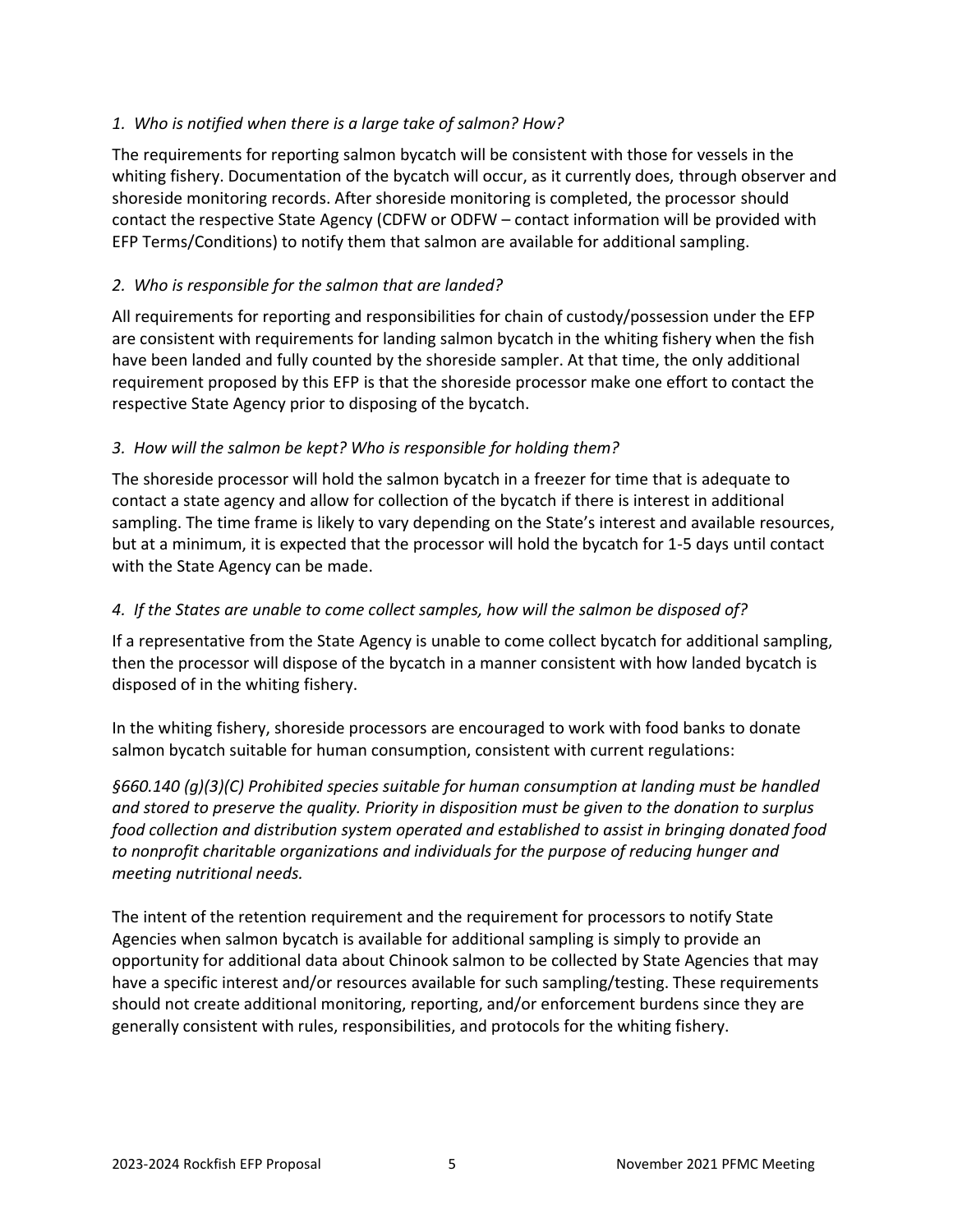### <span id="page-7-0"></span>**2.2.3 Area Closures**

**The following rules for area closures are intended to further avoid/minimize salmon bycatch:**

1. **Klamath River Salmon Conservation Zone**. The ocean area surrounding the Klamath River mouth bounded on the north by 41°38.80′ N. lat. (approximately 6 nm north of the Klamath River mouth), on the west by 124°23′ W. long. (approximately 12 nm from shore), and on the south by 41°26.80′ N. lat. (approximately 6 nm south of the Klamath River mouth). See [Figure 1.](#page-7-1)

<http://www.mpatlas.org/mpa/sites/8590/>

**Rule.** The Klamath River Salmon Conservation Zone will be closed to EFP trips for the duration of the EFP.



#### <span id="page-7-1"></span>**Figure 1 Klamath River Salmon Conservation Zone**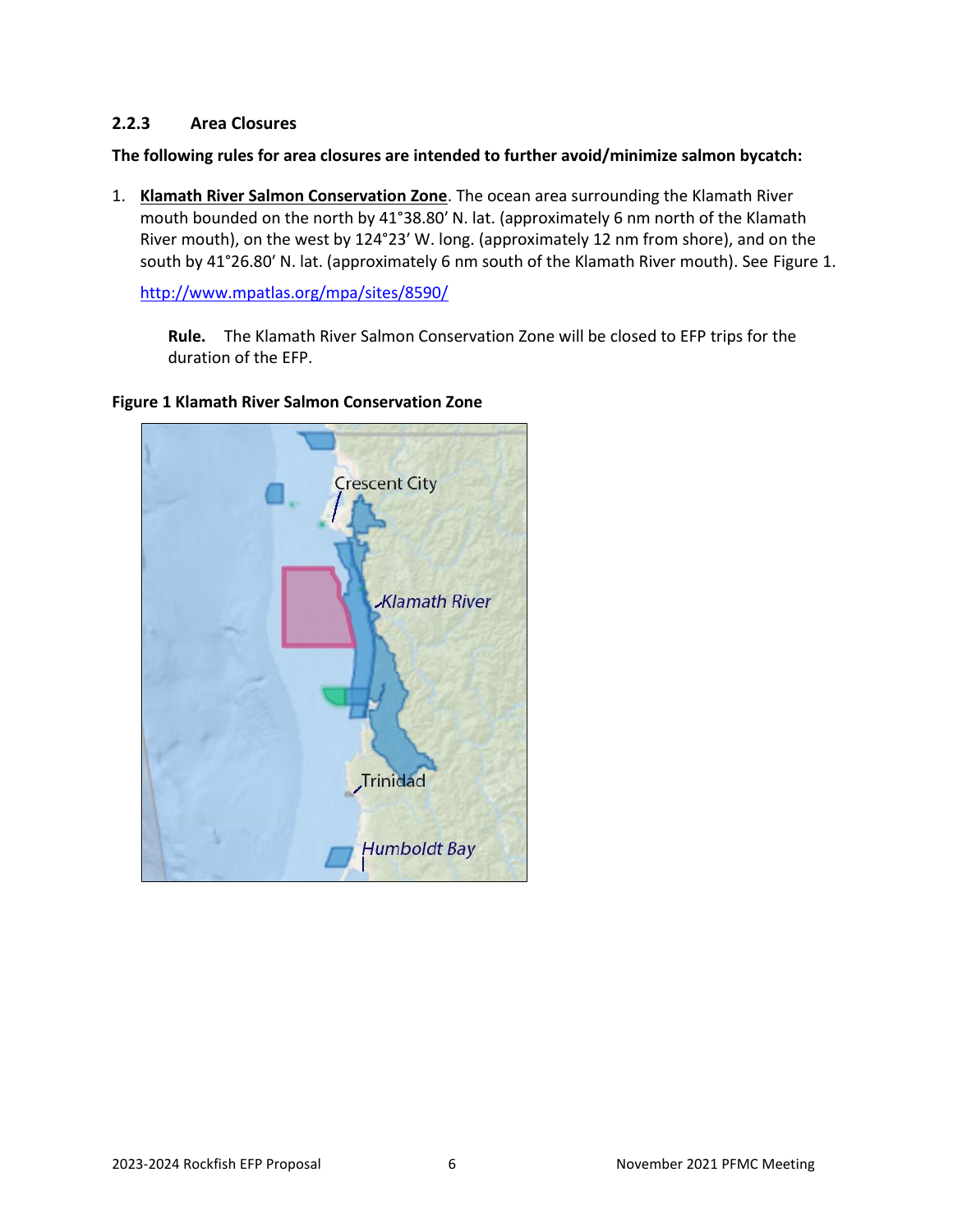2. **Columbia River Salmon Conservation Zone**. The ocean area surrounding the Columbia River mouth bounded by a line extending for 6 nm due west from North Head along 46°18′ N. lat. to 124°13.30′ W. long., then southerly along a line of 167 True to 46°11.10′ N. lat. and 124°11′ W. long. (Columbia River Buoy), then northeast along Red Buoy Line to the tip of the south jetty. See [Figure 2.](#page-8-1)

<http://www.mpatlas.org/mpa/sites/8589/>

**Rule.** The Columbia River Salmon Conservation Zone will be closed to EFP trips for the duration of the EFP.



#### <span id="page-8-1"></span>**Figure 2 Columbia River Salmon Conservation Zone**

## <span id="page-8-0"></span>**2.2.4 Industry-Based Bycatch Avoidance Program**

EFP vessels will be required to participate in an industry-based bycatch avoidance program focused on avoiding and minimizing Chinook salmon bycatch to the extent practicable on all EFP trips. The rules of the avoidance program will be consistent with the bycatch reporting/avoidance rules in previous years' EFPs and will be provided to 2023-2024 EFP participants as part of the EFP Terms and Conditions. The elements of the industry-based bycatch avoidance program are summarized below.

- **Move-Along Rule When Bycatch is Encountered** Thresholds for *high bycatch trips* and *high bycatch tows* for Chinook salmon will be established by the EFP program directors.
- A vessel that experiences a *high bycatch tow* is required to report the tow as quickly as possible (a real-time bycatch reporting form will be provided to EFP participants). A vessel that experiences a high bycatch tow is also required to move its fishing operation before setting out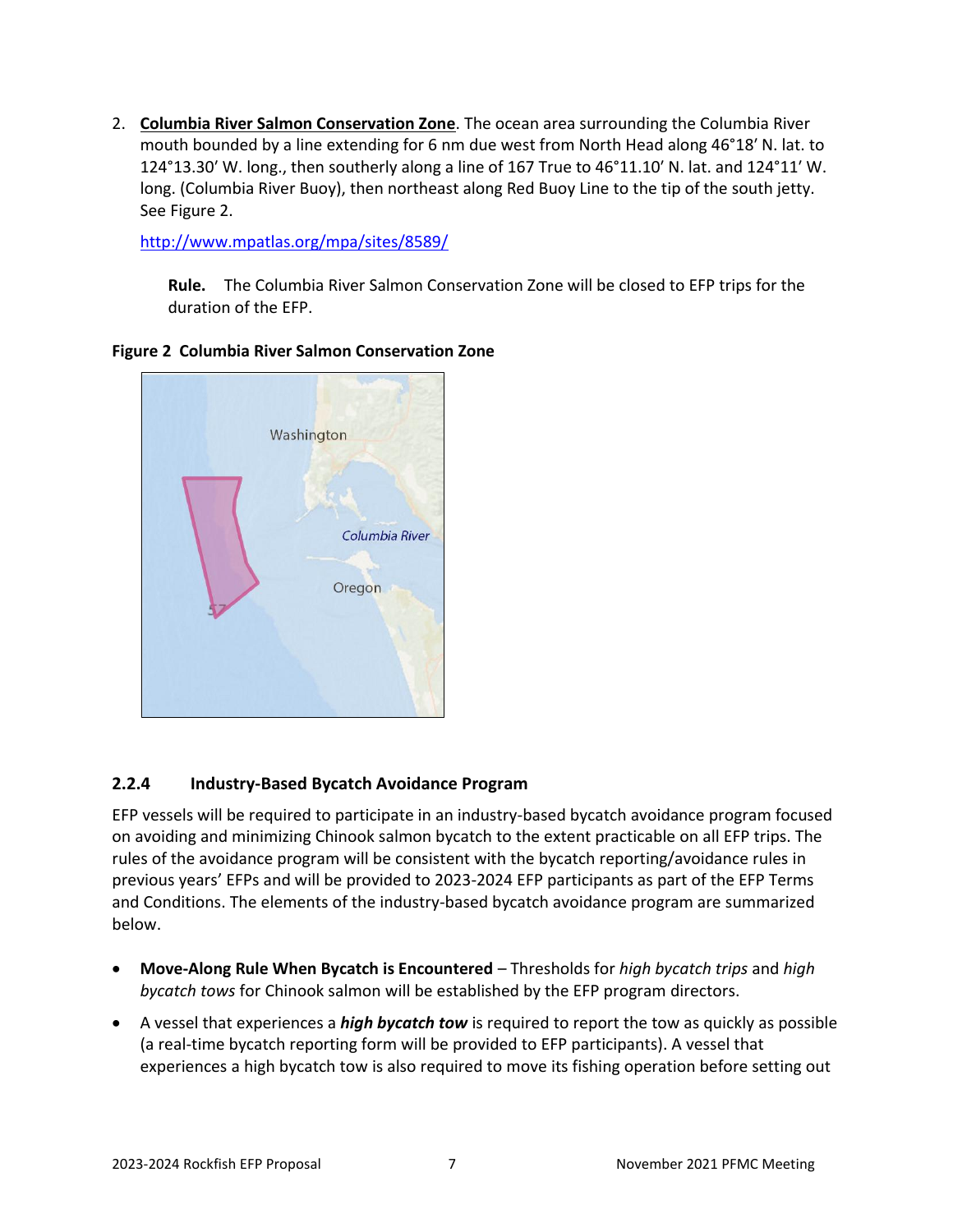gear again during the same fishing trip. The vessel captain must seek alternative fishing grounds where it is reasonable to expect the vessel to encounter less Chinook salmon bycatch.

• **There will be a three-strike rule for** *high bycatch trips* **by EFP vessels** – A vessel that lands three high bycatch trips during one month will be required to declare out of the EFP for the remainder of that month and for the following month. A vessel that must declare out of the EFP due to high bycatch trips for a second time during the EFP will have its permit for this EFP permanently revoked.

## <span id="page-9-0"></span>**2.3 MONITORING/REPORTING REQUIREMENTS**

Current monitoring and reporting requirements for trawl vessels in the groundfish IFQ fishery are proposed for 2023-2024 EFP participants, including 100% at-sea observer coverage (or electronic monitoring (EM) if participating in one of the EM EFPs), as well as 100% dockside monitoring as required by Amendment 20 (50 C.F.R. 660.140(h)). This will continue to ensure that the harvest limits for targeted and incidental species are not exceeded and are accurately accounted. Monitoring/reporting and sampling requirements for salmon bycatch will be consistent with those for vessels landing salmon bycatch in the whiting fishery.

## <span id="page-9-1"></span>**2.3.1 Trip/Gear Declarations and Information about Gear Configurations**

Consistent with the 2021-2022 Trawl Gear EFP, 2023-2024 EFP participants will be required to: (1) provide information to NMFS and/or the Pacific States Marine Fisheries Commission (PSMFC) regarding specific gear configurations used in the EFP; and (2) work with NMFS and PSMFC to modify the trip/gear declaration process as needed, to accommodate the use of multiple trawl gears on one trip, and to accurately document gear type use at the haul level (if necessary). In general, electronic fish tickets are able to capture multiple gear types on a single ticket by species and weight, so there should be no accounting issues associated with allowing multiple trawl gear types on one trip. Provisions related to the use of multiple gears on board at the same time may not be needed now that the gear rule is in place.

## <span id="page-9-2"></span>**2.3.2 Data Collection and Methodology**

The 2023-2024 EFP maintains several methods for data collection:

- Data on catch and bycatch of all species will continue to be collected by at-sea observers and shoreside monitors consistent with current regulations for vessels participating in the bottom trawl and midwater trawl fisheries.
- As previously noted, EFP participants will work with EFP program managers to monitor salmon bycatch as close to real-time as possible and avoid/minimize bycatch as the EFP progresses.
- PSMFC will continue to compile salmon bycatch data from EFP trips on a weekly basis, which can be used to communicate to the fleet and work with EFP participants to continue to avoid and reduce bycatch to the extent practicable.
- The requirement to retain/land all salmon bycatch on EFP trips should increase samples available or genetic testing to determine how many Chinook salmon have been harvested from each of the ESA-listed ESUs. Additional genetic information could help inform future approaches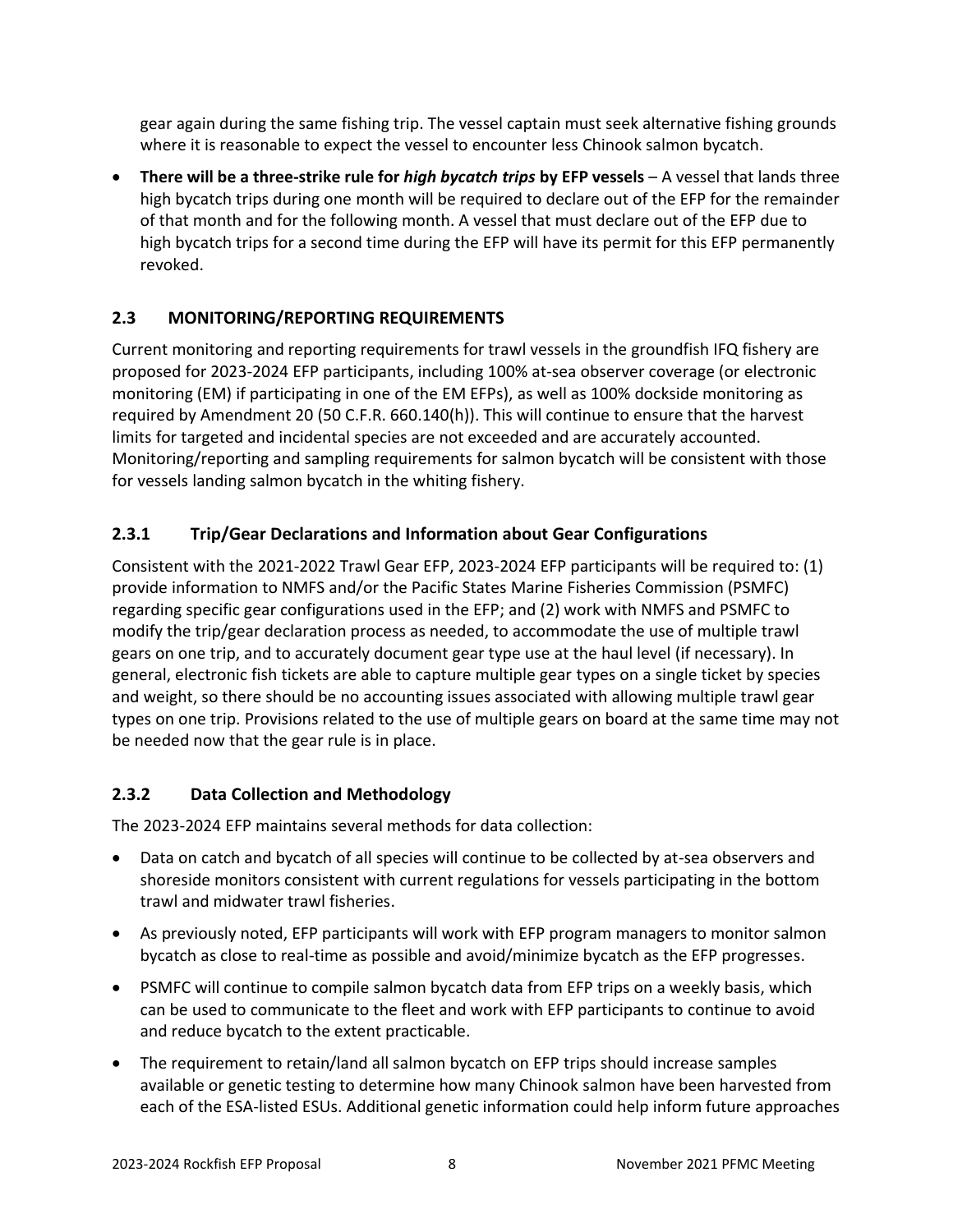to avoid sensitive ESUs and ultimately enhance the long-term management of both groundfish and salmon.

## <span id="page-10-0"></span>**2.4 NUMBER OF VESSELS**

**The initial enrollment process will define the actual number of participants in the 2023-2024 EFP.** This is the same approach that was utilized to identify participants in previous EFP years.

### <span id="page-10-1"></span>**2.5 DURATION OF EFP**

### **This EFP is proposed for two years – January 1, 2023 through December 31, 2024**.

The bulk of landings from EFP participants are likely to come early and then perhaps again later in the year – before the primary whiting season starts (between January and May), and when pelagic rockfish fishing improves again in the late fall (October –December).

### <span id="page-10-2"></span>**2.6 GEOGRAPHIC SCOPE OF EFP**

This EFP would allow the midwater trawl fishery to operate on a year-round basis throughout the range of the fishery, within the constraints and consistent with the provisions identified in this proposal. This EFP may also allow the bottom trawl fishery to operate without a selective flatfish trawl (SFFT) in areas where additional data may be required before the SFFT gear restrictions can be permanently eliminated (between 40º 10' N. lat. and 42º N. lat.).

Allowing SFFT (bottom trawl) EFP activity to occur south of 42° N. lat., for example, would improve understanding of Chinook salmon bycatch in the area (i.e., bycatch rates and stock composition), which should better inform future analyses related to the Council's management measures. In addition, it could help improve IFQ fishery attainments, particularly of southern stocks like chilipepper rockfish, with limited salmon bycatch.

## <span id="page-10-3"></span>**3.0 TARGET SPECIES, NON-TARGET SPECIES, AND PROTECTED RESOURCES**

#### <span id="page-10-4"></span>**3.1 TARGET SPECIES**

There are a number of target species in the groundfish fishery, which differ based on fishing strategy, area, and time of year. This EFP is focused on redeveloping the directed rockfish fishery to catch primarily widow rockfish, yellowtail rockfish, and chilipepper rockfish. The annual catch limit for canary rockfish, which previously acted as a major choke to harvesting these and other species, is increasing significantly, providing greater opportunity to target widow, yellowtail, and chilipepper rockfish as well as other valuable shelf species.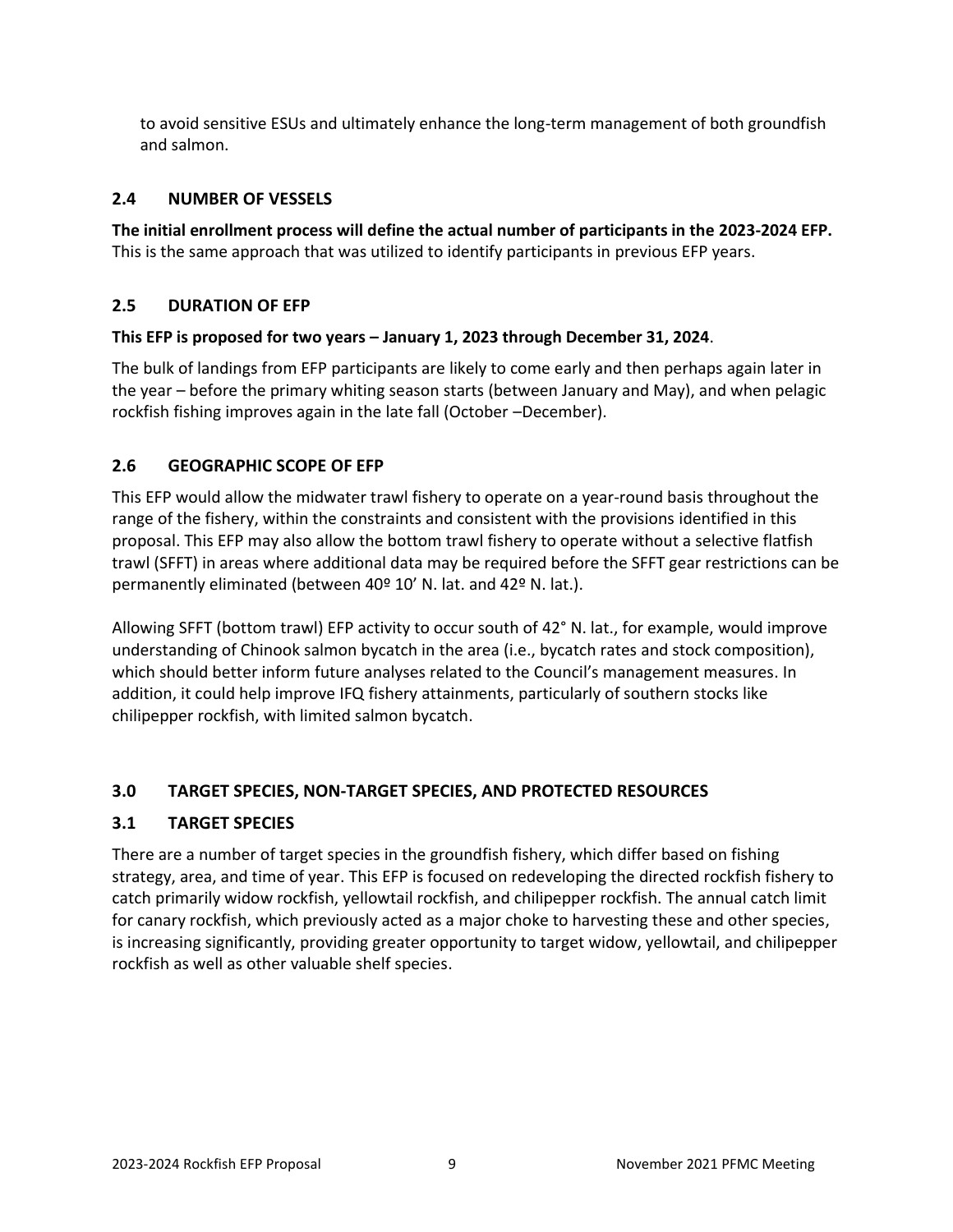## <span id="page-11-0"></span>**3.2 NON-TARGET SPECIES AND PROTECTED RESOURCES**

#### *Non-Target Species*

Fishing in the EFP during 2023 and 2024 is not expected to lead to a significant increase in catch of non-target species relative to non-EFP activity, even though target species catch is expected to increase. Fishing under the EFP in previous years has resulted in minimal bycatch of salmon and other non-target species despite millions of dollars' worth of groundfish landed annually.

The table below summarizes the catch of groundfish, Chinook salmon, other salmon, and other species of concern during the 2019-2020 Rockfish EFPs. In total, 114 Chinook salmon were caught on 231 trips in the 2019 EFP, and 41 Chinook salmon were caught on 205 trips in the 2020 EFP. While overall fishing effort in the EFP was lower in 2020 compared to 2019, the EFP still generated upwards of 12 million pounds of groundfish catch, valued at more than \$4 million in 2020. Aside from Chinook salmon, the only noteworthy bycatch species of concern in the 2020 EFP was eulachon (3,618 fish). The majority of eulachon bycatch occurred during the second half of 2020 (July – November).

During the 2019 and 2020 EFPs, salmon bycatch remained at minimal levels on EFP trips, totaling 114 Chinook in 2019 and 41 Chinook in 2020. None of the EFP bycatch thresholds were reached in either 2019 or 2020, and none of the additional EFP provisions or the industry-based bycatch monitoring/avoidance measures (bycatch reports, move-along rules) were triggered. In 2020, only three Chinook salmon were caught in the EFP south of 42° N. latitude. It is unclear from the available data how much of the salmon bycatch was caught on EFP trips using EM versus EFP trips carrying an observer (any salmon bycatch caught on trips with human observers would have been discarded at-sea after sampling).

| <b>EFP</b><br>Region            | <b>Vessels</b> | <b>Trips</b> | <b>Chinook</b> | <b>Unidentified</b><br>Salmon | Coho | Green<br>Sturgeon | Eulachon    | Groundfish<br><b>Pounds</b> | Groundfish<br>Revenues (\$) |  |  |  |  |
|---------------------------------|----------------|--------------|----------------|-------------------------------|------|-------------------|-------------|-----------------------------|-----------------------------|--|--|--|--|
| 2019 Rockfish EFP               |                |              |                |                               |      |                   |             |                             |                             |  |  |  |  |
| North of<br>42                  | 22             | 200          | 83             | 0                             | 0    | $\mathbf 0$       | 0           | 15,585,286                  | \$5,047,464.47              |  |  |  |  |
| South of<br>42                  | 4              | 31           | 31             | $\mathbf 0$                   | 0    | $\mathbf 0$       | $\mathbf 0$ | 915,939                     | \$532,837.83                |  |  |  |  |
| <b>TOTAL</b><br>2019 EFP        | 26             | 231          | 114            | $\mathbf 0$                   | 0    | $\mathbf 0$       | 0           | 16,501,225                  | \$5,580,302.30              |  |  |  |  |
| 2020 Rockfish EFP               |                |              |                |                               |      |                   |             |                             |                             |  |  |  |  |
| North of<br>42                  | 20             | 191          | 38             | 0                             | 1    | 0                 | 3,618       | 12,172,235                  | \$3,813,862.48              |  |  |  |  |
| South of<br>42                  | 4              | 14           | 3              | 0                             | 0    | $\mathbf 0$       | 0           | 481,023                     | \$192,014.82                |  |  |  |  |
| <b>TOTAL</b><br><b>2020 EFP</b> | 24             | 205          | 41             | $\mathbf 0$                   | 1    | 0                 | 3,618       | 12,653,258                  | \$4,005,877.30              |  |  |  |  |

*Summary of 2019 and 2020 Rockfish EFP Catch and Bycatch*

*\*Information provided for 2019 is from the December 16, 2019 EFP Catch Report.*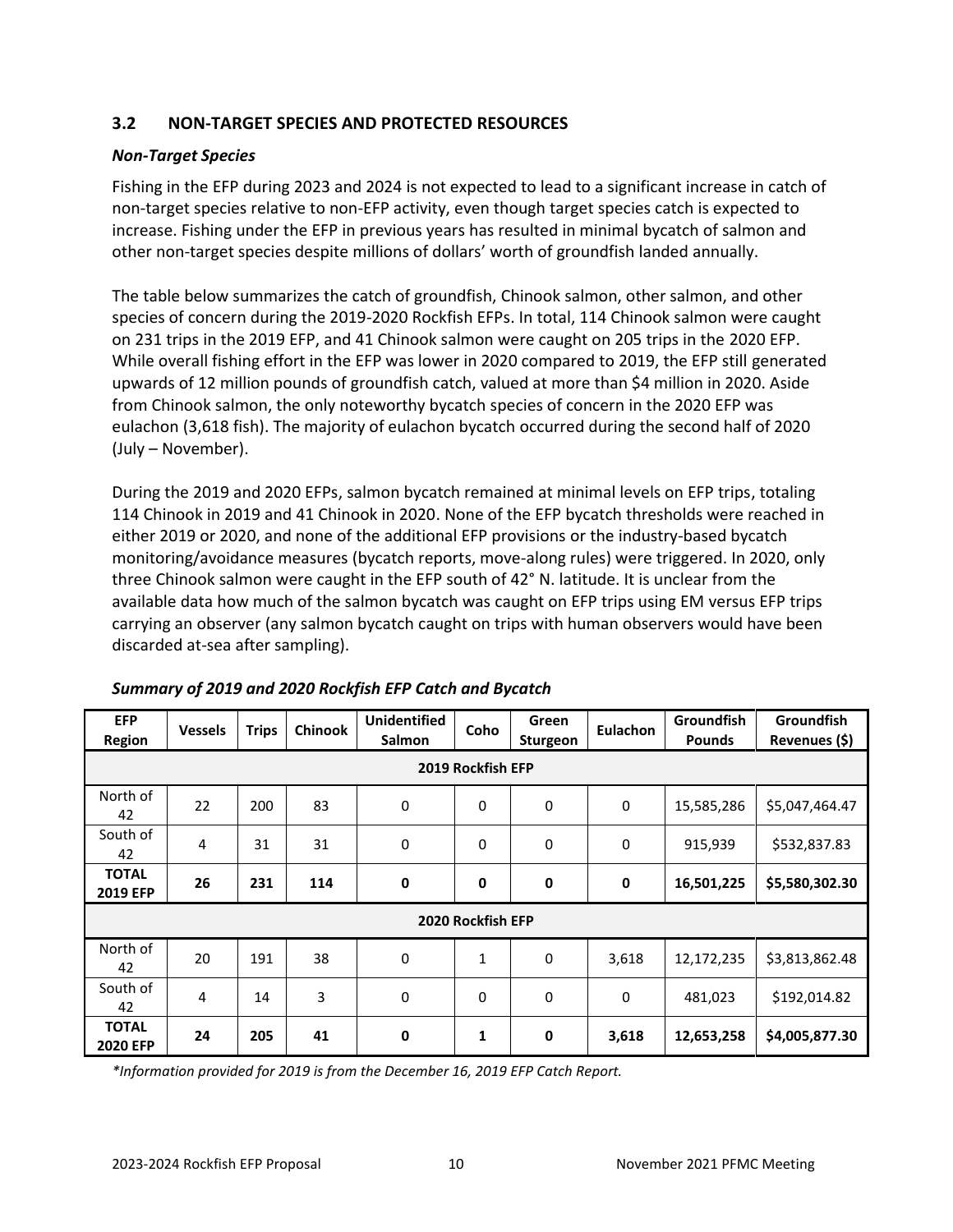#### *ESA-Listed Species*

The non-target species of particular concern under this EFP is ESA-listed Chinook salmon. The Chinook ESUs that NMFS has concluded to be affected by the groundfish fisheries are Snake River fall Chinook, Upper Willamette River Chinook, Lower Columbia River Chinook, Puget Sound Chinook, Sacramento River winter-run Chinook, California coastal Chinook, and Central Valley spring-run Chinook (NMFS 2006). As shown in the table on the following page, Chinook bycatch is addressed and minimized to the extent practicable in this EFP.

## <span id="page-12-0"></span>**4.0 JUSTIFICATION/RATIONALE FOR THE EFP**

The 2023-2024 EFP directly addresses almost all of the EFP priorities identified by the Pacific Fishery Management Council in its Operating Procedures (see [COP 19 regarding Consideration of Exempted](http://www.pcouncil.org/wp-content/uploads/cop19.pdf)  [Fishing Permits for Groundfish Fisheries\)](http://www.pcouncil.org/wp-content/uploads/cop19.pdf) by emphasizing resource conservation and management with a focus on bycatch reduction, which is the Council's highest priority. It encourages innovative gear modifications and fishing strategies to reduce bycatch as well as the development of new market opportunities for the industry. By allowing this opportunity, the harvest of rockfish should increase considerably, which would enhance attainment of optimum yield in the groundfish fishery, consistent with National Standard 1 of the Magnuson-Stevens Fishery Conservation and Management Act (MSA).

After 20 years of hard work by fishery managers and stakeholders, and sacrifice on the part of industry, several severely constraining overfished species have been declared rebuilt, and target rockfish populations are at abundant levels. Coupled with the 2011 trawl catch-share program that allows managers to know with near precision the total mortality associated with the fishery, and provides near real-time landings and discards information, there is a tremendous opportunity to continue to build on the success of the 2017-2021 EFPs by increasing attainment of abundant rockfish species in a sustainable way that fosters greater revenue and stability for harvesters, processors and associated communities.

Removing the May 15 non-whiting midwater season start date provides an additional four and half months of midwater target opportunity. The incentives inherent in the IFQ program, full accountability, and the salmon bycatch avoidance mechanisms of this EFP, provides the participants with flexibility to determine when, where, and how to fish for rockfish will not result in significant increases of juvenile fish, unmarketable fish, or sensitive species.

One of the primary objectives of this EFP is to better understand the nature and extent of salmon bycatch in a redeveloping year-round fishery targeting pelagic rockfish species in all areas. The 2023-2024 EFP provides for a fishing opportunity that is necessary to improve attainment of optimum yield in the groundfish fishery and improve consistency of the Groundfish FMP with National Standard 1. However, it is equally as important to consider National Standard 9 (bycatch) and ESA requirements in order to balance the socioeconomic needs of the groundfish fishery with multiple conservation objectives. To achieve this balance, this EFP establishes a conservative salmon bycatch cap and includes industry-based initiatives for collecting information and working cooperatively to minimize bycatch and operate the fishery within acceptable limits. Participants in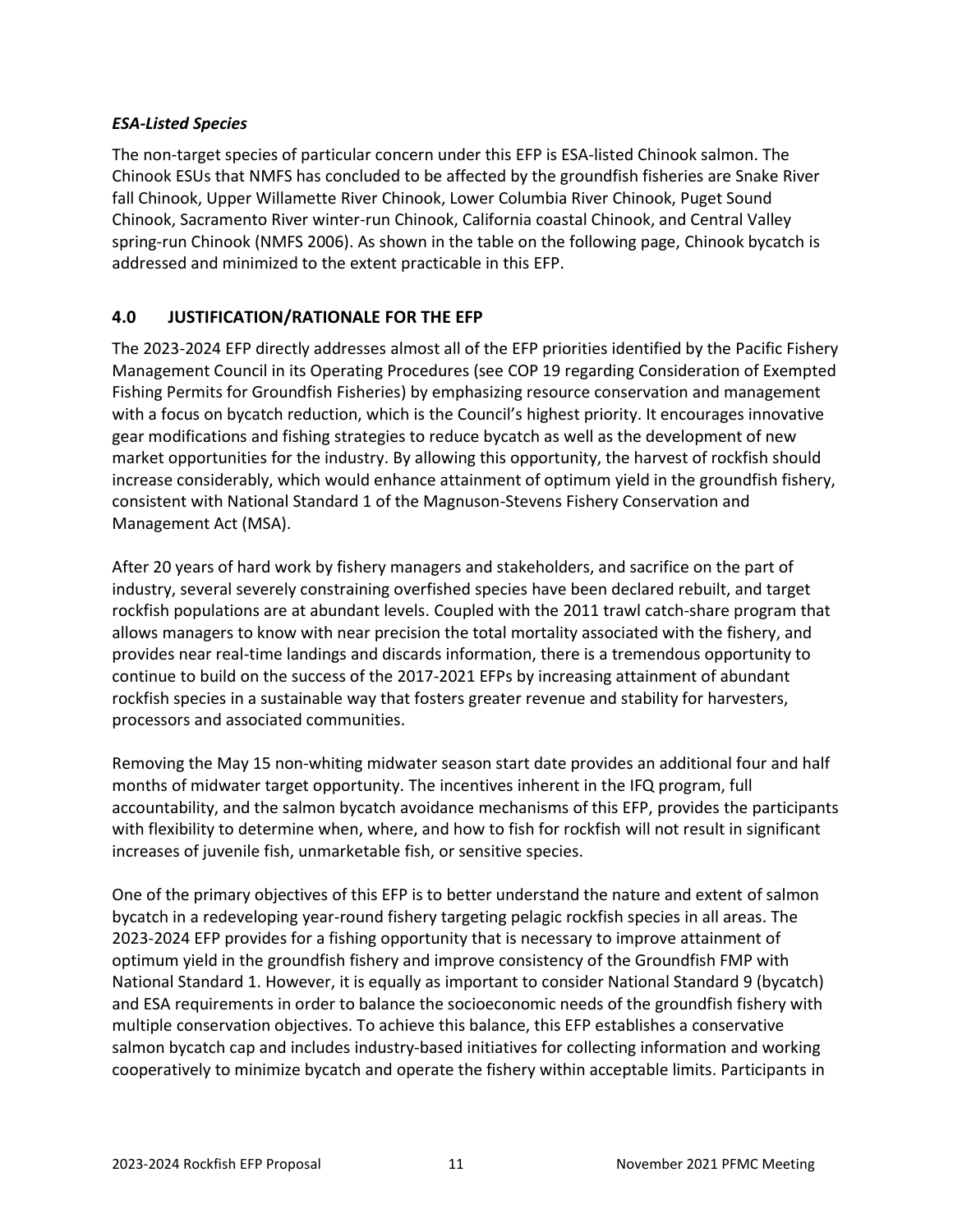the 2023-2024 EFP will agree to actions to minimize bycatch and will comply with all provisions specified in the EFP.

The provisions established in this EFP ensure that any impacts from salmon bycatch would be shortterm in nature and could be mitigated quickly. Unless salmon bycatch in other sectors of the bottom trawl fishery increases significantly, it is exceedingly unlikely that this EFP would cause the any bycatch thresholds for Chinook salmon to be exceeded.

## <span id="page-13-0"></span>**5.0 BROADER SIGNIFICANCE**

The groundfish trawl catch share program was designed to:

Create and implement a capacity rationalization plan that increases net economic benefits, creates individual economic stability, provides for full utilization of the trawl sector allocation, considers environmental impacts, and achieves individual accountability of catch and bycatch. (TRAT FEIS, page 5, June 2010).

That broad goal is supported by the following objectives:

- 1. Provide a mechanism for total catch accounting.
- 2. Provide for a viable, profitable, and efficient groundfish fishery.
- 3. Promote practices that reduce bycatch and discard mortality and minimize ecological impacts.
- 4. Increase operational flexibility.
- 5. Minimize adverse effects from an IFQ program on fishing communities and other fisheries to the extent practical.
- 6. Promote measurable economic and employment benefits through the seafood catching, processing, distribution elements, and support sectors of the industry.
- 7. Provide quality product for the consumer.
- 8. Increase safety in the fishery.

While aspects of the overarching goal and a number of the specific objectives related to accountability, bycatch reduction and minimization of ecological impact have undoubtedly been achieved, the fishery has yet to see any significant progress on the economic objectives, particularly for the non-whiting fleet. Specifically, the program has so far failed to promote measurable economic and employment benefits for industry and has not resulted in anything close to full utilization of the trawl sector allocation. In fact, overall landings under the catch share program (since 2011) have hovered between 25-30% attainment, and the average pounds landed under the catch share program have been lower than in the several years pre-catch shares. Coupled with high costs of participation in the program stemming from the 3% LAPP fee and the requirement for 100% industry-funded at-sea and dockside monitoring, low attainment is creating economic hardship for many fishermen and processors. The success of the 2017-2021 EFPs demonstrates that removing outdated regulations, enacted under a completely different management regime, can occur without adverse outcomes for salmon or other species of concern. This will allow the Council and NMFS to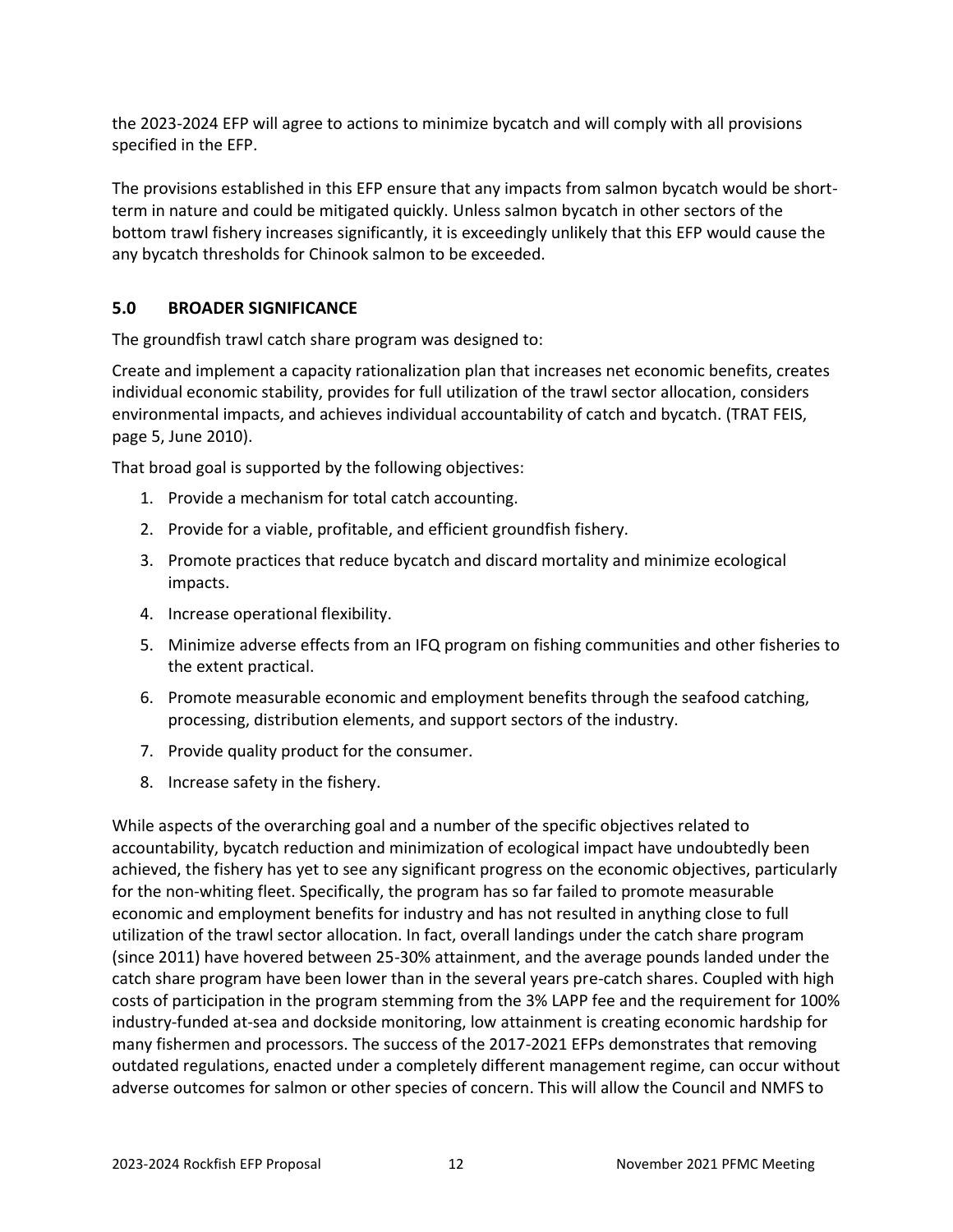begin to finish the job of peeling back the layers of duplicative regulation to ultimately foster an efficient, profitable groundfish fishery that achieves the goals of Amendment 20.

## <span id="page-14-0"></span>**6.0 POTENTIAL IMPACTS**

Overall, the impacts of the 2023-2024 EFP are not expected to be significant. Annual catch limits for target species, hard quotas and other measures to minimize catch of non-target species, and 100% fleet accountability will ensure that the biological/conservation objectives of the groundfish management program will continue to be met if this EFP is authorized. The additional limitations proposed in the EFP, such as the Chinook salmon bycatch harvest guidelines and industry-based bycatch monitoring/avoidance program, are more conservative than the measures that would be implemented fleet-wide following the EFP.

With the exception of a potential impact on salmon, the biological/conservation impacts of the EFP are expected to be neutral or negligible. The impacts on salmon are addressed and minimized to the extent practicable through the establishment of specific measures to address Chinook salmon bycatch, recognizing that NMFS could/would shut down the EFP at a level that is well below any bycatch threshold specified in a Salmon ESA consultation. In addition, impacts are minimized through an industry-based bycatch monitoring/avoidance program.

### *Impacts on Target Species*

Removing the midwater gear/time restrictions provides groundfish fishermen with more flexibility in the types gear they use as well as when/how they fish, which is consistent with the goals/objectives of an IFQ management program. The provisions in the 2023-2024 EFP should allow fishermen to more effectively target specific groundfish species and allow catch to increase within the constraints of ACLs.

As previously stated, catches of target species under this EFP are expected to continue to increase above recent levels but will remain within the conservation limits set forth in the groundfish harvest specifications. All catch is expected to be monitored, reported, and counted against each stocks' ACLs, consistent with current provisions in the Groundfish FMP. Nothing proposed in this EFP should affect the monitoring and accounting of target species catch, and nothing proposed in this EFP would allow for catch beyond the limits provided in the harvest specifications. Target species would continue to be managed to sustainable levels with individual accountability and 100 percent monitoring. For these reasons, the impacts of the EFP on target species are expected to be neutral (i.e., within the range of impacts analyzed under the West Coast Groundfish FMP harvest specifications).

#### *Impacts on Non-Target Species*

For many non-target species, the impacts of the EFP are expected to be negligible or low positive. Non-target species, including overfished species and most non-target, non-groundfish species, would continue to be 100 percent monitored under the provisions in the trawl catch share program. In addition, the WCGOP Groundfish Mortality Report would provide annual information and catch trends.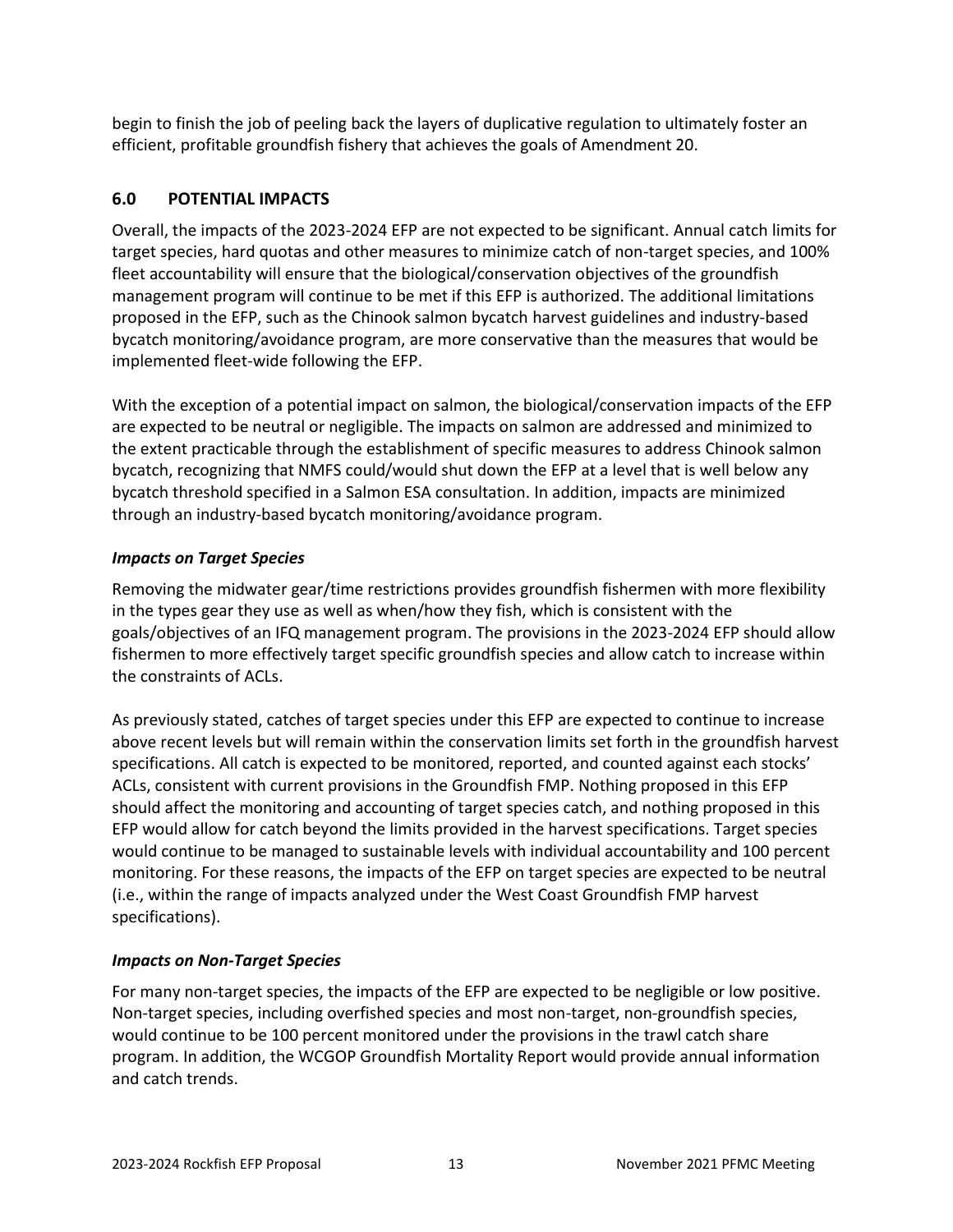#### *Impacts on Protected Resources*

The EFP could have a low negative impact on ESA listed Chinook salmon if more salmon are caught under the EFP relative to the status quo. The recent Biological Opinion reaffirms conclusions reached in the 2006 and 1999 Biological Opinion regarding the impacts of the groundfish fishery on Chinook salmon. Therefore, some proportion of increased effort/catch of these species was accounted for in the analyses to support the existing Biological Opinion. Perhaps most importantly, the EFP provides a mechanism to collect much-needed data about the nature and extent of salmon bycatch in the re-emerging pelagic fishery for rockfish, particularly early in the year.

In addition, as previously discussed, there may be an opportunity to collect additional genetic information to determine the catch of specific Chinook ESUs under the EFP. This could help address important research questions related to salmon stock aggregation and migratory patterns. If additional/real-time genetic testing cannot be incorporated into the EFP, the requirement to land all salmon shoreside on EFP trips should increase the number of available samples which can be tested for genetic identification as resources are available. Additional genetic identification and monitoring has several advantages:

- It would provide information to estimate stock distribution and fish behavior outside of normal salmon seasons;
- The information would be added to the existing dataset used by scientists, managers and fishermen to inform future management decisions;
- The growing dataset would also be used to inform future seasonal, regional, decadal and global climate change on the distribution of salmon stocks.
- Better predicting when and where salmon stocks move can provide managers with important tools to allow more access to strong stocks while protecting weaker stocks.

The data collected through the 2023-2024 EFP will inform and enhance the conservation and management of both groundfish and salmon. To the extent that the information collected through this EFP contributes to the understanding of Chinook salmon ESU distribution, migration, and interaction with other fisheries, the overall long-term benefits are likely to be positive.

Furthermore, to address and minimize any impacts on Chinook salmon to the extent practicable, this EFP proposes harvest guidelines and management measures for Chinook that would shut down the EFP at a level well below the bycatch threshold specified in the Salmon Biological Opinion, as well as an industry-based bycatch monitoring/avoidance program. Based on Chinook salmon bycatch in the bottom trawl fishery, it appears highly unlikely that combined EFP and non-EFP Chinook salmon bycatch will come close to the current threshold.

**The economic and social impacts of this EFP are expected to be extremely positive for groundfish fishery participants, processors, and fishing communities.** Eliminating midwater gear/time/area restrictions will allow fishermen to take advantage of available quotas. Increased rockfish attainment in particular, made possible by removing the requirement to use a net designed to avoid rockfish, is likely to help address several of the key economic challenges experienced to date under Amendment 20 – high costs, reduced landings, and poor market conditions associated at least in